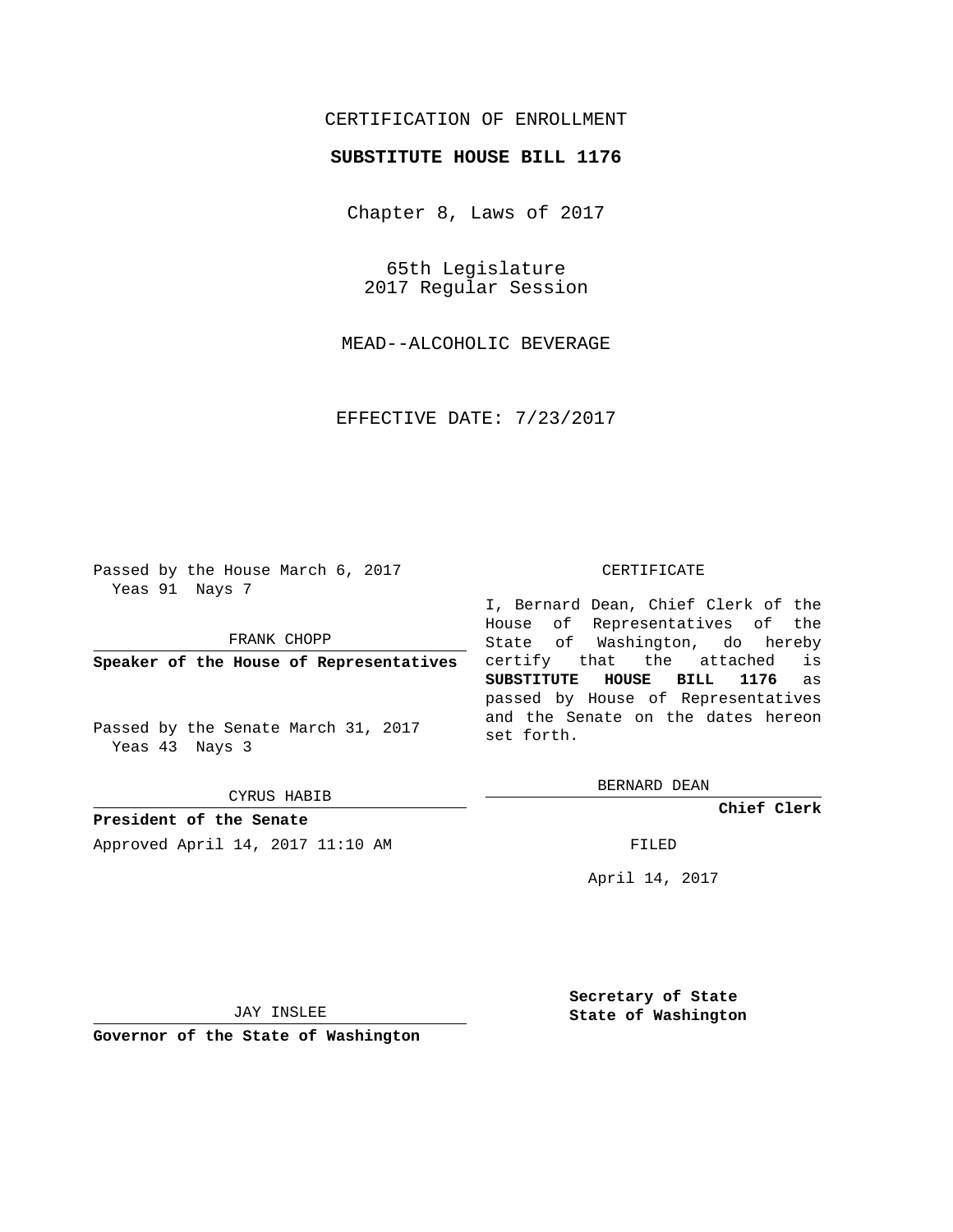## **SUBSTITUTE HOUSE BILL 1176**

Passed Legislature - 2017 Regular Session

**State of Washington 65th Legislature 2017 Regular Session**

**By** House Commerce & Gaming (originally sponsored by Representative Muri)

READ FIRST TIME 02/16/17.

1 AN ACT Relating to the alcoholic beverage mead; and amending RCW 2 66.24.215 and 66.28.360.

3 BE IT ENACTED BY THE LEGISLATURE OF THE STATE OF WASHINGTON:

4 **Sec. 1.** RCW 66.24.215 and 2015 c 76 s 2 are each amended to read 5 as follows:

6 (1) To provide for permanent funding of the wine commission after 7 July 1, 1989, agricultural commodity assessments must be levied by 8 the board on wine producers and growers as follows:

9 (a) Beginning on July 1, 1989, the assessment on wine producers 10 is two cents per gallon on sales of packaged Washington wines.

11 (b) Beginning on July 1, 1989, the assessment on growers of 12 Washington vinifera wine grapes is levied as provided in RCW 13.88.130.

 (c) After July 1, 1993, assessment rates under (a) of this 15 subsection ( $(\frac{1}{4})$  (a) of this section)) may be changed pursuant to a referendum conducted by the Washington wine commission and approved by a majority vote of wine producers. The weight of each producer's vote must be equal to the percentage of that producer's share of Washington vinifera wine production in the prior year.

20 (d) After July 1, 1993, assessment amounts under (b) of this 21 subsection  $((1+(b)$  of this section)) may be changed pursuant to a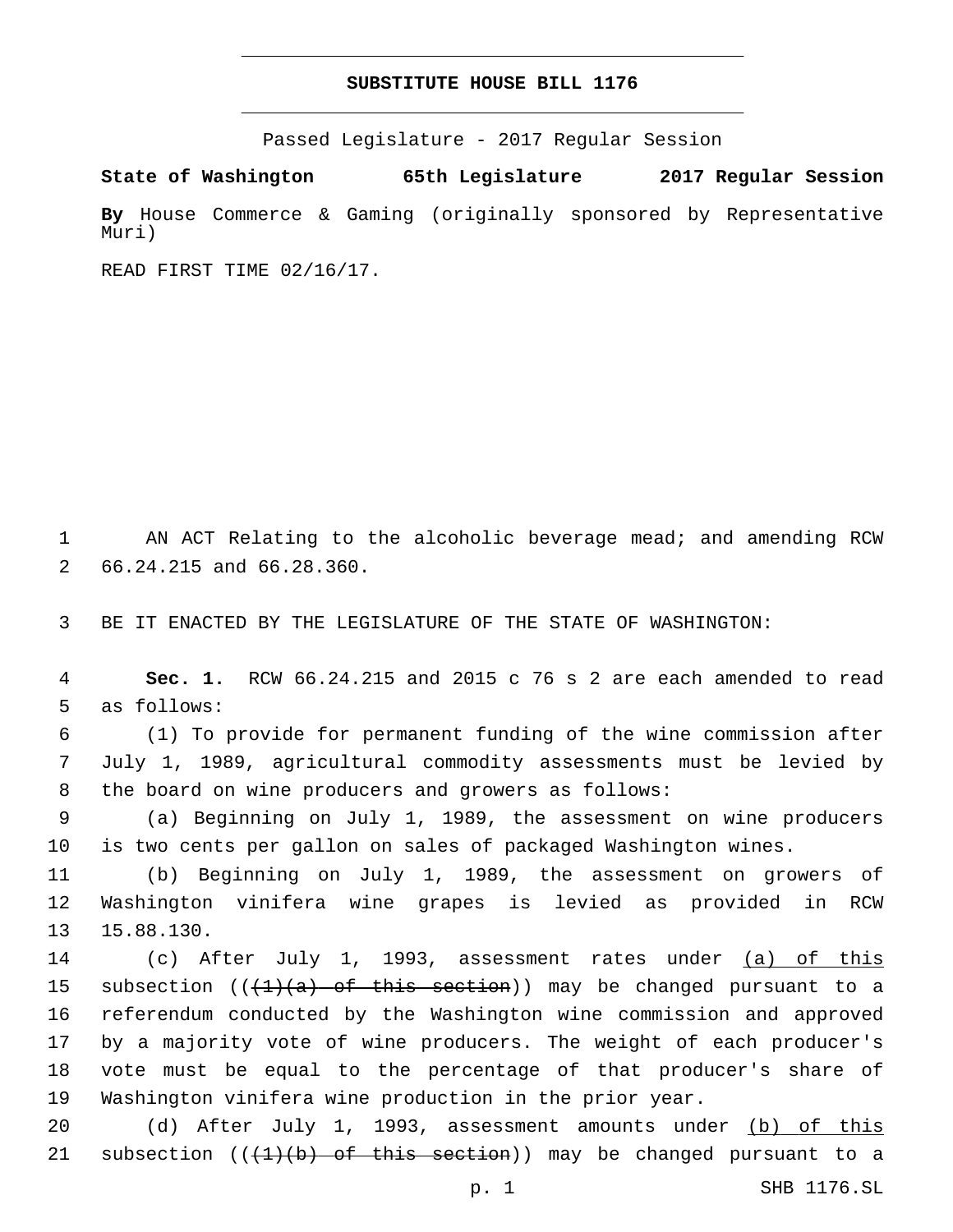referendum conducted by the Washington wine commission and approved by a majority vote of grape growers. The weight of each grower's vote must be equal to the percentage of that grower's share of Washington vinifera grape sales in the prior year.4

 (e) After July 1, 2015, the assessment amounts under this section may not be levied on the production of cider as defined in RCW 66.24.210.7

 (f) After January 1, 2018, the assessment amounts under this section may not be levied on the production of mead. For purposes of this section, "mead" means a wine or malt beverage of which honey 11 represents the largest percentage of the starting fermentable sugars by weight of the finished product and that:

13 (i) Is derived from a mixture of honey and water, which may 14 contain hops, fruit, spices, grain, and other agricultural products or flavors; and

16 (ii) Is sold or offered for sale as mead.

 (2) Assessments collected under this section must be disbursed quarterly to the Washington wine commission for use in carrying out 19 the purposes of chapter 15.88 RCW.

 (3) Prior to July 1, 1996, a referendum must be conducted to determine whether to continue the Washington wine commission as representing both wine producers and grape growers. The voting may not be weighted. The wine producers must vote whether to continue the commission's coverage of wineries and wine production. The grape producers must vote whether to continue the commission's coverage of issues pertaining to grape growing. If a majority of both wine and grape producers favor the continuation of the commission, the 28 assessments must continue as provided in subsection  $((+2))$   $(1)(b)$  and (d) of this section. If only one group of producers favors the continuation, the assessments may only be levied on the group which 31 favored the continuation.

 **Sec. 2.** RCW 66.28.360 and 2014 c 54 s 1 are each amended to read 33 as follows:

 (1) Licensees holding either a license that permits or a license with an endorsement that permits the sale of beer to a purchaser in a container supplied by the licensee or a sanitary container brought to the premises by the purchaser and filled at the tap at the time of sale may similarly sell cider and mead to a purchaser in such a